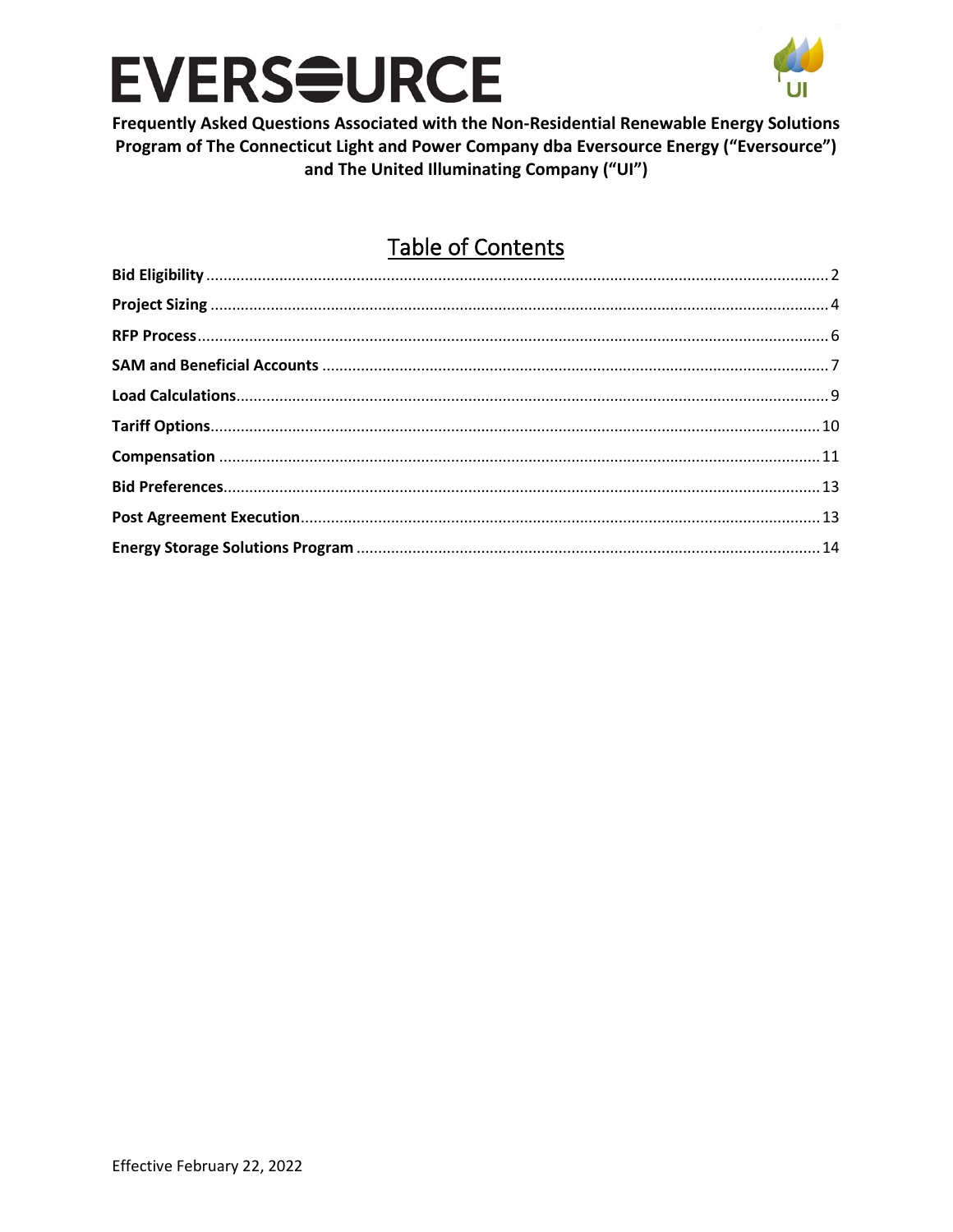

٦

|    | <b>Bid Eligibility</b>                                                                                                                                                                                                                                                                                                                                |                                                                                                                                                                                                                                                                                                                                                                                                                                                                                                                                                                                                                                                                                                                                                                                         |  |
|----|-------------------------------------------------------------------------------------------------------------------------------------------------------------------------------------------------------------------------------------------------------------------------------------------------------------------------------------------------------|-----------------------------------------------------------------------------------------------------------------------------------------------------------------------------------------------------------------------------------------------------------------------------------------------------------------------------------------------------------------------------------------------------------------------------------------------------------------------------------------------------------------------------------------------------------------------------------------------------------------------------------------------------------------------------------------------------------------------------------------------------------------------------------------|--|
| #  | Question                                                                                                                                                                                                                                                                                                                                              | Response                                                                                                                                                                                                                                                                                                                                                                                                                                                                                                                                                                                                                                                                                                                                                                                |  |
| 1. | Would a project owner be allowed to<br>participate in the NRES with a 2 MW<br>system AND participate in SCEF with 4<br>MW system on the same parcel?                                                                                                                                                                                                  | Yes, but they must be staggered. If you are selected<br>for an Agreement in the NRES, the NRES project must<br>be in-service before you can submit a bid for a project<br>of the same class of technology on the same parcel in<br>the SCEF program.                                                                                                                                                                                                                                                                                                                                                                                                                                                                                                                                    |  |
| 2. | What are the project segmentation rules<br>around common ownership and<br>contiguous parcels for projects that are<br>not New Construction?                                                                                                                                                                                                           | There are no segmentation rules around common<br>ownership or contiguous parcels that apply to<br>projects that are not new construction.<br>Please refer to section 2.1 Project Eligibility Criteria of<br>the NRES Program Rules.<br>Bids for projects of the same class of technology by<br>the same project developer on the same parcel or<br>contiguous parcel(s) of land may be submitted in the<br>same solicitation or future solicitations, regardless of<br>an existing tariff agreement (i.e., Virtual Net<br>Metering, LREC/ZREC, SCEF, or Non-Residential<br>Renewable Energy Solutions), so long as the bid or<br>application is for a project proposing to interconnect<br>behind a different revenue meter than that<br>associated with the existing tariff agreement. |  |
| 3. | For a rooftop project being built on a<br>building with multiple tenants, each with<br>their own revenue meter, can the<br>developer apply for a small NRES<br>agreement for each tenant? Or would the<br>total project size inclusive of all panels<br>serving all tenants be used to determine<br>which program size category to<br>participate in? | Please refer to section 2.1 Project Eligibility Criteria of<br>the NRES Program Rules.<br>A bid/application should be submitted for each<br>revenue meter.                                                                                                                                                                                                                                                                                                                                                                                                                                                                                                                                                                                                                              |  |
| 4. | Can a 2MW standalone (FTM) participate<br>in the NRES under the buy-all structure?                                                                                                                                                                                                                                                                    | All projects are subject to the size-to-load provisions<br>within the program rules, so a standalone FTM<br>system would not be able to participate in the buy-all<br>structure. Program rules require there to be load<br>behind a customer revenue meter equal to the<br>production of the system.                                                                                                                                                                                                                                                                                                                                                                                                                                                                                    |  |
| 5. | If a project has secured a ZREC contract<br>but the system has not yet been installed,<br>can the project participate in the NRES<br>Program?                                                                                                                                                                                                         | Please refer to section 2.1.5 of the NRES Program<br>Rules.                                                                                                                                                                                                                                                                                                                                                                                                                                                                                                                                                                                                                                                                                                                             |  |
| 6. | Would multi-family housing properties<br>participate in the Residential Renewable<br>Energy Solutions Program or the NRES<br>Program?                                                                                                                                                                                                                 | If a "residential" coded location (i.e.: receiving service<br>through rate 1, 5, or 7) does not meet the criteria for<br>the Residential Renewable Energy Solutions Program<br>(RRES), it will qualify in the Non-Residential<br>Renewable Energy Solutions Program (NRES). Please                                                                                                                                                                                                                                                                                                                                                                                                                                                                                                      |  |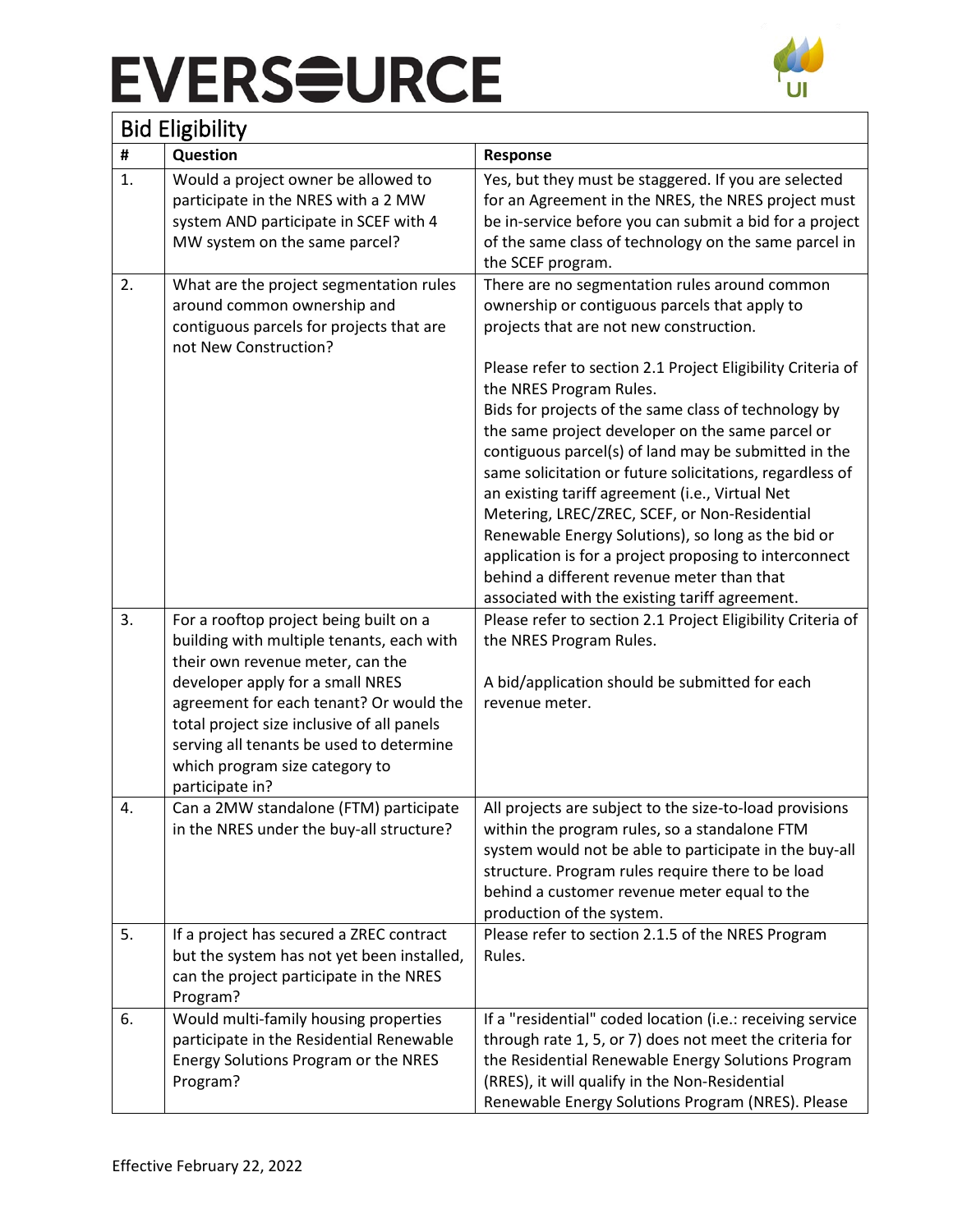

|     |                                                                                                                                                                                                                             | see the definition for 'Residential Customer' in the                                                                                                                                                                                                                                                                                                                                                                                                                                                                                                                                                                                                                                                                                                                                                                                 |
|-----|-----------------------------------------------------------------------------------------------------------------------------------------------------------------------------------------------------------------------------|--------------------------------------------------------------------------------------------------------------------------------------------------------------------------------------------------------------------------------------------------------------------------------------------------------------------------------------------------------------------------------------------------------------------------------------------------------------------------------------------------------------------------------------------------------------------------------------------------------------------------------------------------------------------------------------------------------------------------------------------------------------------------------------------------------------------------------------|
|     |                                                                                                                                                                                                                             | NRES Program Rules.                                                                                                                                                                                                                                                                                                                                                                                                                                                                                                                                                                                                                                                                                                                                                                                                                  |
|     |                                                                                                                                                                                                                             | Any project that does not qualify for the RRES for any<br>reason, including projects with capacity larger than<br>25 kW but smaller than 200 kW, shall be eligible for<br>the Small Zero Emission category in the NRES<br>Program.                                                                                                                                                                                                                                                                                                                                                                                                                                                                                                                                                                                                   |
| 7.  | Does demonstrating site ownership                                                                                                                                                                                           | See section 2.1.7 of the Program Rules:                                                                                                                                                                                                                                                                                                                                                                                                                                                                                                                                                                                                                                                                                                                                                                                              |
|     | require direct ownership, or does a lease<br>agreement demonstrate ownership?                                                                                                                                               | 2.1.7 The Bidder must certify site control to the EDC<br>prior to submitting such Bid.                                                                                                                                                                                                                                                                                                                                                                                                                                                                                                                                                                                                                                                                                                                                               |
|     |                                                                                                                                                                                                                             | 2.1.7.1 Submission of the Bid Certification Form along<br>with documentation proving site control such as<br>deeds, written leases, options to lease, memorandums<br>of lease, memorandums of option to lease, and<br>contracts to purchase, represents site control.                                                                                                                                                                                                                                                                                                                                                                                                                                                                                                                                                                |
| 8.  | If I have a site that has an existing, in-<br>service ZREC contract for a 500 kW zero<br>emission project (for example), what are<br>the limits for participation in the NRES<br>program behind that same revenue<br>meter? | Any revenue meter with an existing LREC/ZREC<br>agreement associated with it is limited to the<br>statutory limits under the LREC/ZREC program (i.e. 1<br>MW for zero emission and 2 MW for low emission<br>technologies). In this scenario, if you are installing<br>additional zero emission technology, you would only<br>be eligible to submit a new Bid in the NRES program<br>at that same revenue meter for up to 500 kW (for a<br>total of 1MW which is the statutory limit for the ZREC<br>program). Importantly, you would also only be<br>eligible to submit an additional Bid under the Buy-All<br>tariff pursuant to Section 4.3.2.1 of the NRES Program<br>Rules if the existing LREC/ZREC contract participates<br>in Net Metering as dual netting structures cannot be<br>implemented behind the same revenue meter. |
| 9.  | What does the new project requirement<br>for NRES Program eligibility entail?                                                                                                                                               | A Project is considered new if construction has begun<br>any time after the solicitation opens. Notably, the<br>new project requirement applies to all RFPs.<br>Therefore, if you are not selected under an RFP and<br>have begun construction you will be excluded from<br>any future solicitations.<br>Construction will be considered as having<br>begun if the first land-disturbing activity<br>associated with a development including land<br>preparation such as clearing, grading, and<br>fillings, has happened.                                                                                                                                                                                                                                                                                                           |
| 10. | If I have an LREC/ZREC Project currently                                                                                                                                                                                    | If there is an existing Project using the same class of                                                                                                                                                                                                                                                                                                                                                                                                                                                                                                                                                                                                                                                                                                                                                                              |
|     | not in-service can this project be                                                                                                                                                                                          | technology at the same Project Site which was                                                                                                                                                                                                                                                                                                                                                                                                                                                                                                                                                                                                                                                                                                                                                                                        |
|     | submitted to the NRES program?                                                                                                                                                                                              | selected under the LREC/ZREC Program with an                                                                                                                                                                                                                                                                                                                                                                                                                                                                                                                                                                                                                                                                                                                                                                                         |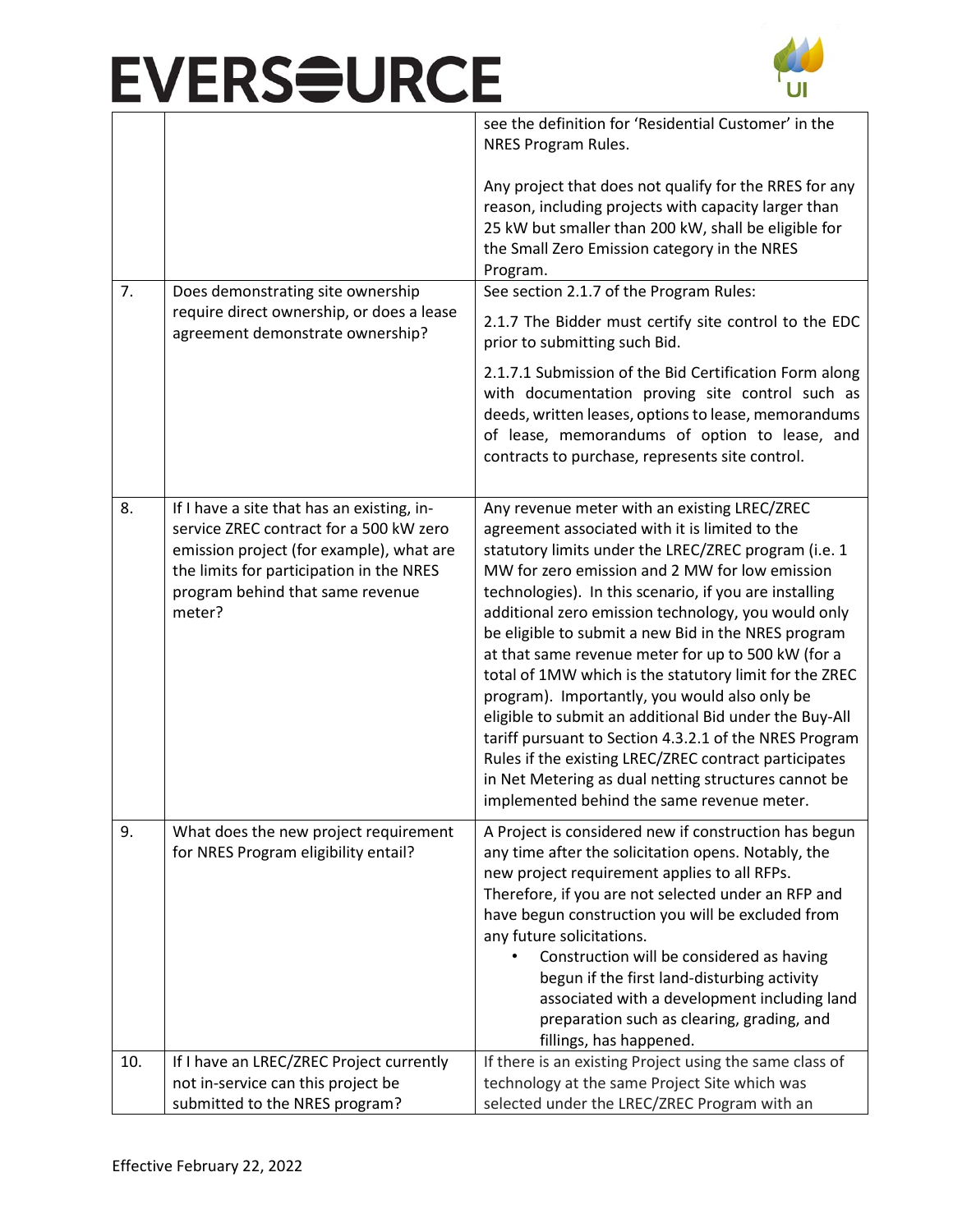

<span id="page-3-0"></span>

|     |                                                                                                                                                                                                                                                                                                                       | agreement that was in effect prior to the submission<br>of a Bid under a particular procurement year for this<br>Program, a Bid for a New Project of the same class of<br>technology will only be allowed if the existing Project<br>is in-service or if a one-year calendar period has<br>expired following termination of the existing Tariff<br>Agreement.                                                                                                                                                                                                                                                                                                                                                                                                                             |
|-----|-----------------------------------------------------------------------------------------------------------------------------------------------------------------------------------------------------------------------------------------------------------------------------------------------------------------------|-------------------------------------------------------------------------------------------------------------------------------------------------------------------------------------------------------------------------------------------------------------------------------------------------------------------------------------------------------------------------------------------------------------------------------------------------------------------------------------------------------------------------------------------------------------------------------------------------------------------------------------------------------------------------------------------------------------------------------------------------------------------------------------------|
| 11. | Can Standalone Projects at sites without<br>load participate in the NRES Program?                                                                                                                                                                                                                                     | The NRES Program is not intended for Standalone<br>projects without load. See questions related to SAM<br>participation for an exception.                                                                                                                                                                                                                                                                                                                                                                                                                                                                                                                                                                                                                                                 |
| 12. | If a customer has an agreement with a<br>Third-Party Supplier, will this affect their<br>participation in the NRES Program?<br>What would happen if they changed<br>suppliers during their 20-year term?                                                                                                              | Any changes with the retail energy contract would<br>need to be addressed with the third-party supplier.<br>Agreements with a third-party supplier do not affect<br>participation in the NRES Program.                                                                                                                                                                                                                                                                                                                                                                                                                                                                                                                                                                                    |
| 13. | What is the difference between a "New"<br>or "New Project" and a "New<br>Construction" project?                                                                                                                                                                                                                       | "New" or "New Project" is referring to the renewable<br>energy system itself, which must be constructed after<br>the solicitation to which the Bidder is responding. All<br>Projects/renewable energy systems must be "New"<br>or a "New Project" in order to participate in this<br>Program. This is a requirement for all Bids pursuant<br>the statutes that govern the NRES program.<br>"New Construction" is referring to a site where the<br>renewable energy system is being installed which<br>does not yet have electric service established with<br>the EDC. For example, if someone owns a piece of<br>land where they are intending to construct a building<br>but there is not yet electric service established, that<br>would be considered a "New Construction" bid. If the |
|     |                                                                                                                                                                                                                                                                                                                       | site where the renewable energy system is being<br>installed already has electric service established with<br>the EDC, that would not be considered "New<br>Construction" and the Bidder will be required to<br>provide EDC billing account information during the<br>Bid process.                                                                                                                                                                                                                                                                                                                                                                                                                                                                                                        |
|     | <b>Project Sizing</b>                                                                                                                                                                                                                                                                                                 |                                                                                                                                                                                                                                                                                                                                                                                                                                                                                                                                                                                                                                                                                                                                                                                           |
| #   | Question                                                                                                                                                                                                                                                                                                              | Response                                                                                                                                                                                                                                                                                                                                                                                                                                                                                                                                                                                                                                                                                                                                                                                  |
| 14. | Pursuant to Section 3.1.2 of the Program<br>Rules, I am seeking to install a project on<br>a Project Site where I am combining a set<br>of multiple existing meters located on<br>that Project Site to determine the total<br>eligible site load for the Project. Which<br>meter do I use as the Customer meter, i.e. | This is not applicable to New Construction<br>submissions. Importantly, Section 3.1.2 states that<br>projects may only "combine a set of multiple existing<br>meters located on the same Project Site to determine<br>the total eligible site load for a potential Project."<br>Therefore, the meter chosen as the Customer, or the<br>entity who will ultimately sign the Tariff Agreement                                                                                                                                                                                                                                                                                                                                                                                               |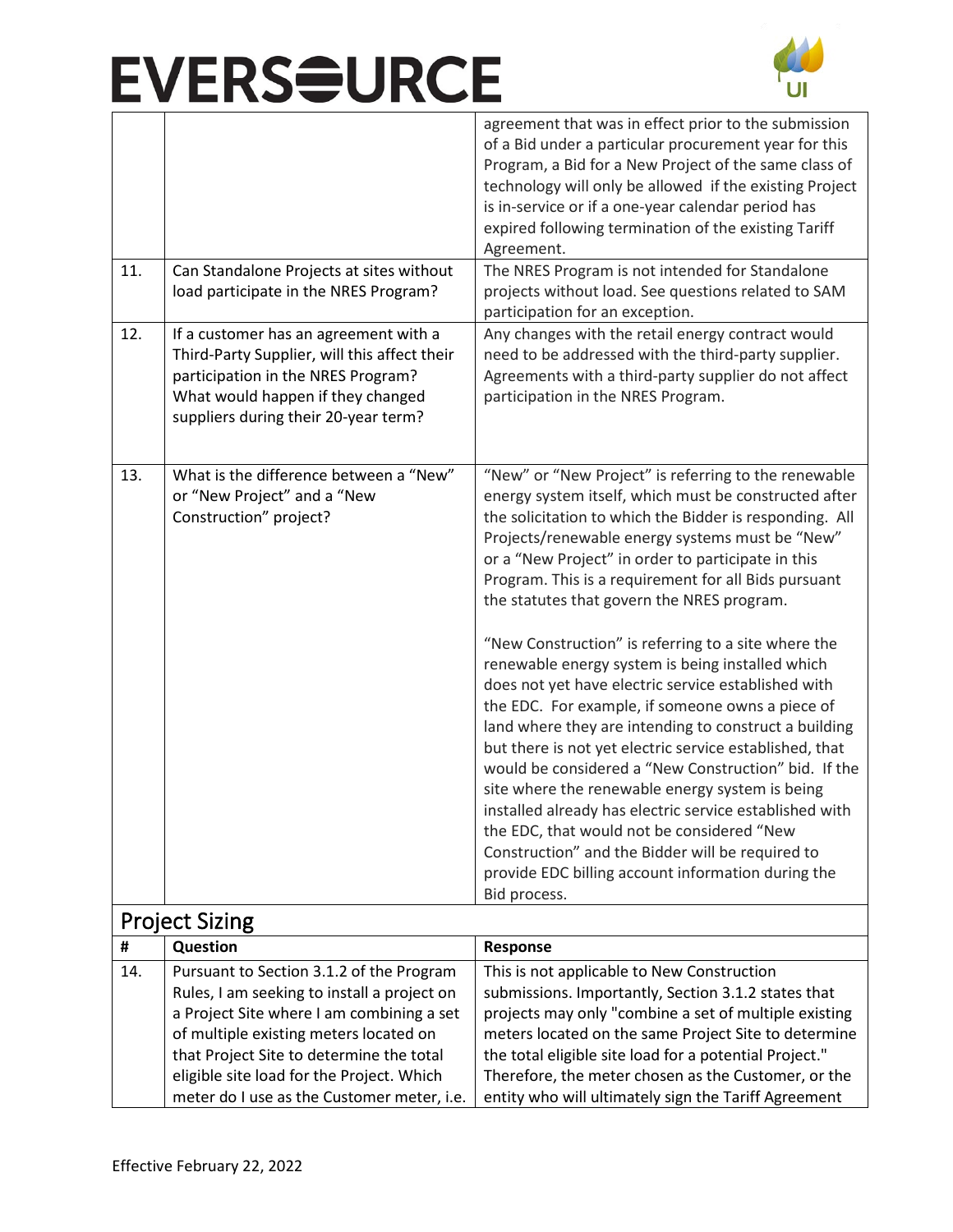

|     | which entity will sign the Agreement as<br>the Customer?                                                                                                                                                                                                               | as the Customer, and the revenue meter to which the<br>project will ultimately be associated, needs to be an<br>existing meter. Therefore, if there is a "master meter"<br>on the site (for example, the building owner has a<br>master meter and pays for common area lighting),<br>that may be a viable option. Otherwise, one of the<br>tenants' existing revenue meters must be designated<br>as the Customer.                                                                                                                                                                                                                                                                                                                                                                |
|-----|------------------------------------------------------------------------------------------------------------------------------------------------------------------------------------------------------------------------------------------------------------------------|-----------------------------------------------------------------------------------------------------------------------------------------------------------------------------------------------------------------------------------------------------------------------------------------------------------------------------------------------------------------------------------------------------------------------------------------------------------------------------------------------------------------------------------------------------------------------------------------------------------------------------------------------------------------------------------------------------------------------------------------------------------------------------------|
| 15. | For a rooftop project constructed on a<br>multi-tenant building owned by one<br>party, do we need to provide a utility bill<br>for the landlord and all of their tenants in<br>order to substantiate the aggregate load<br>at the site for purposes of project sizing? | We will require you to provide the customer's bill<br>during the bid process. If the landlord's bill shows<br>aggregate load, that will be acceptable.                                                                                                                                                                                                                                                                                                                                                                                                                                                                                                                                                                                                                            |
| 16. | What methodology will be used to<br>determine the on-site load of a project for<br>the purpose of project sizing?                                                                                                                                                      | See section 3 of NRES Program Rules.<br>For non-SAM projects, the system can be sized to<br>match the highest 12 month consecutive load<br>recorded over the 5 years prior to bid submission (or<br>number of years available if 5 years has been<br>established for fewer than 5 years), plus a reasonable<br>approximation of the annual load attributable to<br>beneficial electrification. If the project relates to an<br>existing account, the customer will be required to<br>submit the bill for the month with the highest 12-<br>month consecutive load over the 5-year historical<br>term. If the project is new construction, the customer<br>will be required to submit a Professional Engineer<br>certification demonstrating what the anticipated load<br>will be. |
|     |                                                                                                                                                                                                                                                                        | SAM projects will be sized using the above criteria,<br>plus the load of up to 5 additional SAM beneficial<br>accounts.                                                                                                                                                                                                                                                                                                                                                                                                                                                                                                                                                                                                                                                           |
|     |                                                                                                                                                                                                                                                                        | The Companies reserve the right to verify actual<br>installed system sizes as compared to actual load at<br>their discretion. For projects that are not New<br>Construction, customers may be asked to submit a<br>copy of documentation verifying the highest 12-<br>month consecutive load over the prior 5 years, and<br>the Companies will cross-check the information<br>submitted with the information in their customer<br>systems.                                                                                                                                                                                                                                                                                                                                        |
| 17. | What are examples of acceptable<br>documents for providing historical load<br>data?                                                                                                                                                                                    | The EDCs will accept information that is directly<br>provided by the EDC. Examples include a download of<br>consumption data from the Green Button Tools on<br>the applicable EDC website or 12 months of Customer<br>Bills per meter associated with the Project.                                                                                                                                                                                                                                                                                                                                                                                                                                                                                                                |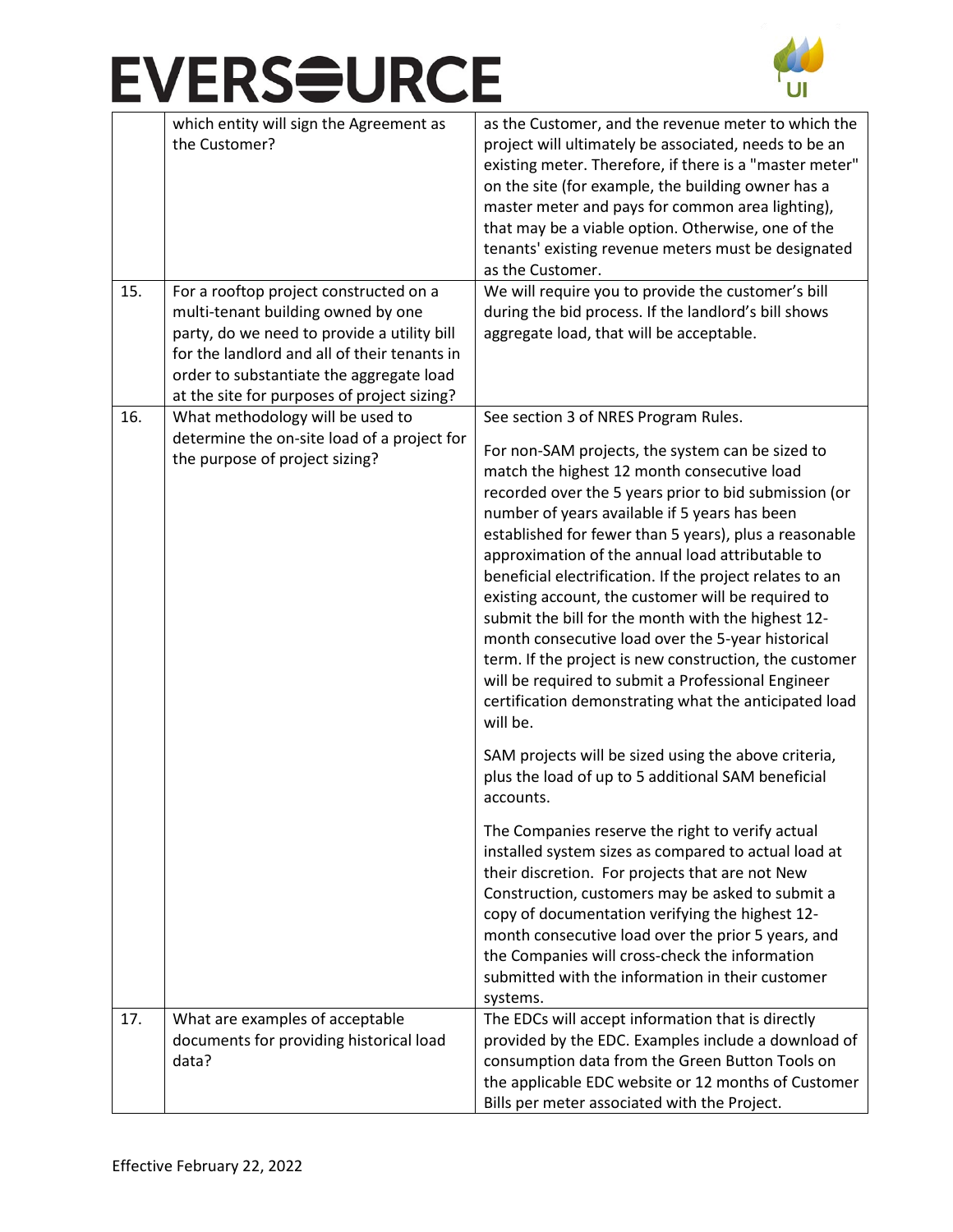

<span id="page-5-0"></span>

| 18. | Historical load data is a requirement for<br>bid submission, however if my electric<br>service has not been established for a full<br>12 months, what documentation do I<br>provide to meet this requirement? | If electric service has not been established for the<br>previous consecutive 12 months, a PE Certification<br>can be provided in lieu of load data.                                                                                                                                                                                                                                                               |
|-----|---------------------------------------------------------------------------------------------------------------------------------------------------------------------------------------------------------------|-------------------------------------------------------------------------------------------------------------------------------------------------------------------------------------------------------------------------------------------------------------------------------------------------------------------------------------------------------------------------------------------------------------------|
| 19. | Are NRES Project Size Categories in kW AC<br>or DC?                                                                                                                                                           | kW AC. Only AC size ratings are acceptable for project<br>sizing in the NRES Program.                                                                                                                                                                                                                                                                                                                             |
| 20. | Are parcels contiguous if they are<br>separated by a crossing roadway?                                                                                                                                        | The EDCs will examine each scenario in a case-by-case<br>basis.                                                                                                                                                                                                                                                                                                                                                   |
|     | <b>RFP Process</b>                                                                                                                                                                                            |                                                                                                                                                                                                                                                                                                                                                                                                                   |
| #   | Question                                                                                                                                                                                                      | Response                                                                                                                                                                                                                                                                                                                                                                                                          |
| 21. | Is the \$300 non-refundable bid fee<br>applicable to all size categories?                                                                                                                                     | Yes, failure to pay the bid fee by the due date and<br>time, will result in automatic disqualification without<br>opportunity to cure.                                                                                                                                                                                                                                                                            |
| 22. | If the available capacity of the Small Zero<br>Emission Category is exceeded in that<br>initial two-week period will projects<br>submitted be selected by lottery?                                            | If an EDC receives more bids than has capacity for<br>Small Zero Emission Projects, they will run a random<br>selection. Bids will be ranked randomly and selected.<br>Then Bids not selected are put on standby until other<br>projects withdraw their bid. Everything that comes in<br>after the two-week window will be added to the<br>bottom of the queue and ranked on a first-come,<br>first-served basis. |
| 23. | If I am intending to install a project in<br>accordance with the scenario in section<br>3.1.2 and 7.1.1.3 of the Program Rules<br>how do we determine who would be the<br>customer of record?                 | In this scenario, the project itself will need to be tied<br>to a revenue meter on the project site so there is a<br>customer of record with the utility. If there is a<br>"master meter" on the site, this meter must be<br>designated as the customer of record and the entity<br>signing the Agreement.                                                                                                        |
| 24. | Where are the current NRES Program<br>year's RFP-related documents available?                                                                                                                                 | These forms are available online and are posted on<br>EDC sites under the Non-Residential Renewable<br><b>Energy Solutions Program Websites</b><br><b>Eversource</b><br>UI                                                                                                                                                                                                                                        |
| 25. | When is a PE Certification required?                                                                                                                                                                          | A PE Certification is required if you are new<br>construction since electric service is not established.<br>It is also required if you intend to install beneficial<br>electrification measures.<br>If electric service has not been established for the<br>previous consecutive 12 months, a PE Certification<br>can be provided in lieu of load data.                                                           |
| 26. | Is the Two-Week Window the only<br>submission period for the Small Zero<br>Emission category?                                                                                                                 | Small Zero Emission Bid submissions have a Two-<br>Week window in which all Bids submitted will be<br>treated as coming in at the same date and time. Small<br>Zero Emission Bids submitted after this Two-Week                                                                                                                                                                                                   |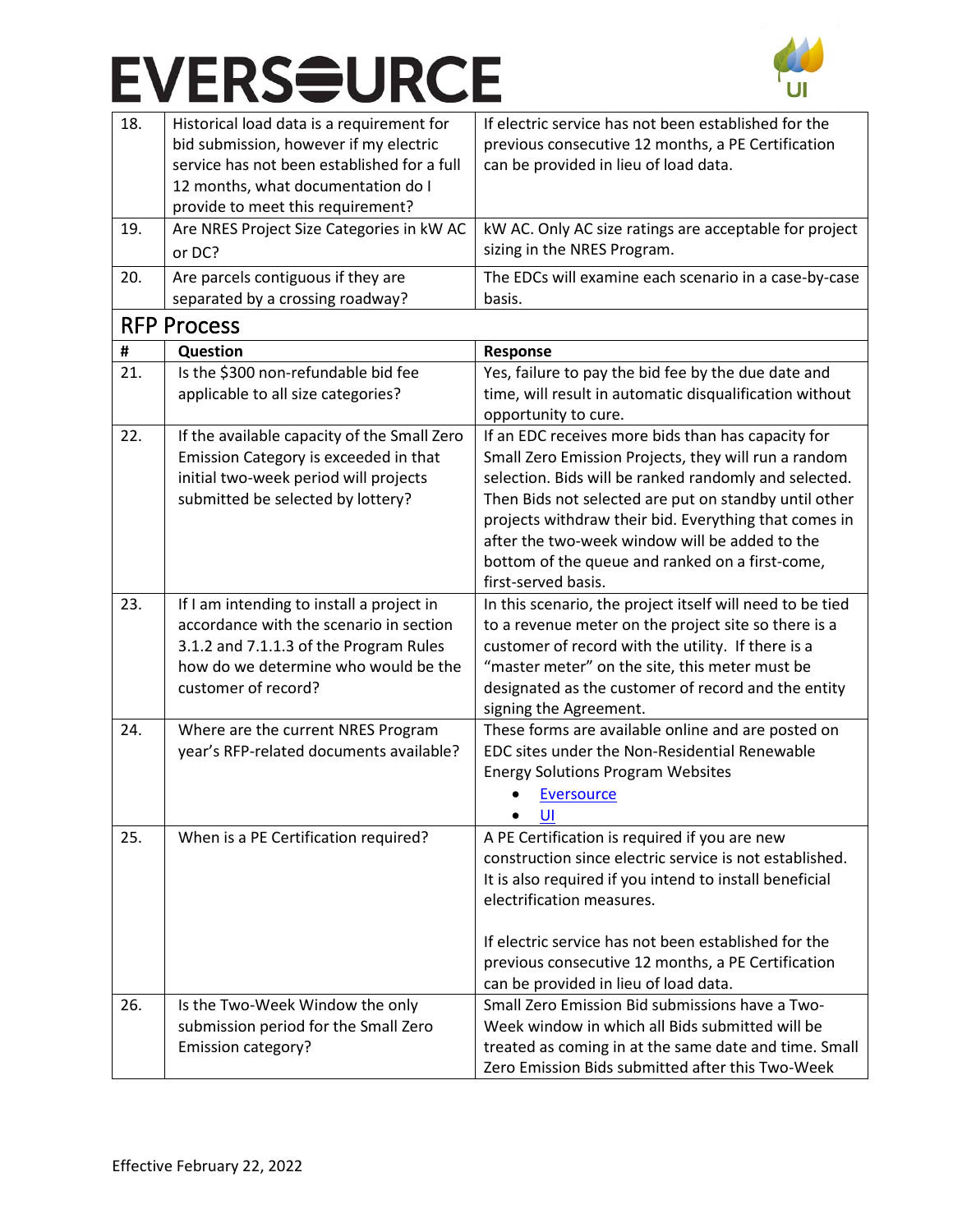

<span id="page-6-0"></span>

|     |                                                         | Window is over and until all Bid Forms are due will be                                                          |
|-----|---------------------------------------------------------|-----------------------------------------------------------------------------------------------------------------|
|     |                                                         | selected in a first-come, first-served bidding format.                                                          |
|     |                                                         | A bid for the two-week window will not be                                                                       |
|     |                                                         | considered complete until the bid fee has been                                                                  |
|     |                                                         | received.                                                                                                       |
| 27. | Who are the required parties to the bid                 | Refer to page 1 of the Year 1 RFP Bid Certification                                                             |
|     | certification form, and subsequently the                | Form for the NRES Program for instructions on                                                                   |
|     |                                                         | execution.                                                                                                      |
| 28. | tariff agreement?<br>Will proof of SAM qualification be |                                                                                                                 |
|     |                                                         | The EDCs reserve the right to request proof of SAM                                                              |
|     | required to submit a bid?                               | qualification in a form acceptable to the EDCs at their<br>sole discretion.                                     |
| 29. | Where can Bidders submit Bids for the                   |                                                                                                                 |
|     |                                                         | For Eversource, Bidders must submit all Bids in the                                                             |
|     | NRES Program?                                           | online Bid Portal linked here.                                                                                  |
|     |                                                         |                                                                                                                 |
|     |                                                         | For UI, Bidders must submit all Bids in the joint online<br>Bid Portal and online Interconnection Portal linked |
|     |                                                         |                                                                                                                 |
|     |                                                         | here. Please note:                                                                                              |
|     |                                                         | All Bid-related questions outlined in the UI<br>$\bullet$                                                       |
|     |                                                         | Bid Portal Instructions updated as of February                                                                  |
|     |                                                         | 22, 2022 must be answered to the best of the                                                                    |
|     |                                                         | Bidders' ability for a complete Bid.                                                                            |
|     |                                                         | All Interconnection-related questions not<br>$\bullet$                                                          |
|     |                                                         | outlined in the UI Bid Portal Instructions are                                                                  |
|     |                                                         | not required to be answered, but in order to                                                                    |
|     |                                                         | move the application forward, Bidders must                                                                      |
|     |                                                         | provide the following statement or some                                                                         |
|     |                                                         | variation of it "N/A at this time - NRES App                                                                    |
|     |                                                         | Only".                                                                                                          |
|     |                                                         | For all required Interconnection-<br>$\circ$                                                                    |
|     |                                                         | related supporting documents,                                                                                   |
|     |                                                         | Bidders can upload a PDF document                                                                               |
|     |                                                         | stating "N/A at this time - NRES App                                                                            |
|     |                                                         | Only" to move the application                                                                                   |
|     |                                                         | forward.                                                                                                        |
|     |                                                         |                                                                                                                 |
|     | <b>SAM and Beneficial Accounts</b>                      |                                                                                                                 |
| #   | Question                                                | Response                                                                                                        |
| 30. | Where is the VNM Program going?                         | If you are an existing customer enrolled in the Virtual                                                         |
|     |                                                         | Net Metering program, you will continue to                                                                      |
|     |                                                         | participate in that program. Per PURA decision 20-07-                                                           |
|     |                                                         | 01 the NRES Program is considered the successor to                                                              |
|     |                                                         | the Virtual Net Metering Program.                                                                               |
|     |                                                         | SAM (State, Agricultural, or Municipal) Accounts will                                                           |
|     |                                                         | be allowed through the NRES Program to have                                                                     |
|     |                                                         | 'offtakers' (referred to in the NRES Program as                                                                 |
|     |                                                         |                                                                                                                 |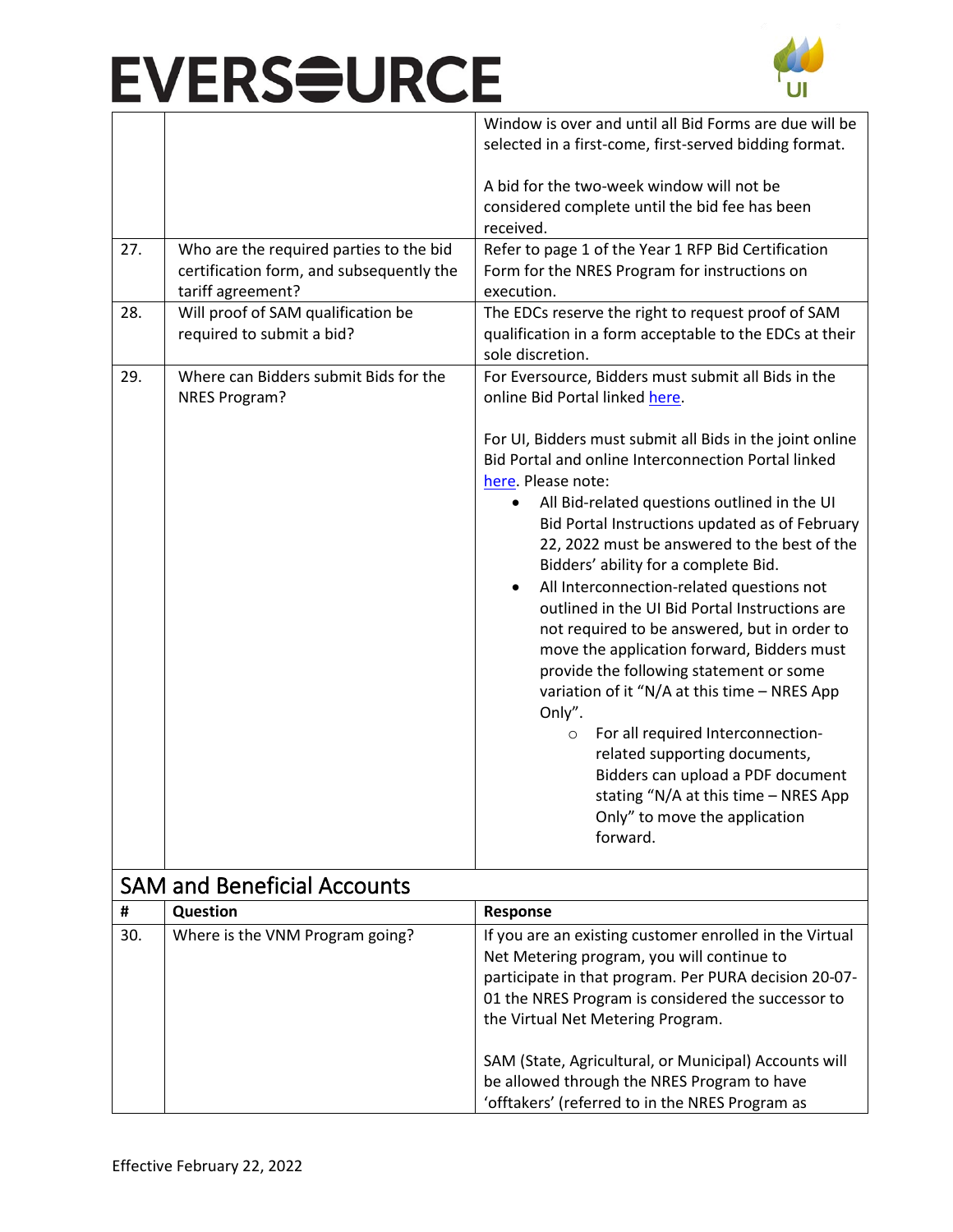

|     |                                                                                                                                                                                                                                                                              | Beneficial Accounts) that function similarly to the<br>'offtakers' of the Virtual Net Metering Program.                                                                                                                                                                                              |
|-----|------------------------------------------------------------------------------------------------------------------------------------------------------------------------------------------------------------------------------------------------------------------------------|------------------------------------------------------------------------------------------------------------------------------------------------------------------------------------------------------------------------------------------------------------------------------------------------------|
| 31. | Is a "Beneficial Account" a single SAM<br>account or can it be multiple account of a<br>single SAM customer. For instance, the<br>city of New Britain is a Municipal<br>customer. Would all city of New Britain<br>electric accounts qualify as one<br>"Beneficial Account"? | See section 3.2 of the NRES Program Rules.                                                                                                                                                                                                                                                           |
| 32. | Can the Beneficial Accounts in a SAM<br>arrangement be different entities - i.e.<br>can 2 or 3 municipalities participate in a<br>single SAM arrangement?                                                                                                                    | Yes, there is no prohibition on Beneficial Accounts in<br>a SAM arrangement to be from the same entity.<br>Importantly, there can be no more than 5 Beneficial<br>Accounts, and no more than 1,000 billing accounts<br>may receive credit allocations from any one Customer<br>Host.                 |
| 33. | Are SAM Accounts subject to separate<br>VNM type budgets or is an award in the<br>NRES Program essentially an allocation of<br>VNM budget?                                                                                                                                   | SAM does not have a separate budget, any customer<br>who meets the SAM criteria can allocate to beneficial<br>accounts.                                                                                                                                                                              |
| 34. | Can a project reallocate the Beneficial<br>Accounts?<br>Is the Beneficial Account reallocation fee<br>required with the initial bid/allocation as<br>well?                                                                                                                   | Per the program rules, each customer host and<br>reapportion on an annual basis, each beneficial<br>account reallocation is subject to a fee of \$250.<br>The Beneficial Account reallocation Fee is not<br>charged with the initial bid application. It is only<br>charged with subsequent changes. |
| 35. | Can SAM projects participate in the buy-<br>all tariff or the netting tariff? In the buy-<br>all tariff, are they required to allocate a<br>portion of their revenue to beneficial<br>accounts via monetary on-bill credits?                                                 | Yes, SAM Projects are eligible for either tariff and are<br>subject to all other allocation criteria pursuant to the<br>individual tariff which they choose.                                                                                                                                         |
| 36. | Does the property owner and beneficiary<br>customer both have to be a SAM<br>customer, or can the landowner be a<br>private landowner and the off taker a<br>SAM customer?                                                                                                   | In accordance with section 5.5.3, a SAM customer<br>host account must demonstrate ownership of the<br>Project Site.<br>Refer to questions 34 and 38 regarding Beneficial<br>Account requirements. All Beneficial Accounts must<br>be SAM accounts.                                                   |
| 37. | For SAM projects, do all Beneficial<br>Accounts have to be State, Municipal, or<br>Agricultural accounts?                                                                                                                                                                    | Yes, in accordance with section 3.2 of the NRES<br>Program Rules.                                                                                                                                                                                                                                    |
| 38. | If two Projects on a single SAM Customer<br>Host site are bid into the NRES Program,<br>can you confirm if a total of five or ten<br>Beneficial Accounts be allocated to the<br>two Projects?                                                                                | Five Beneficial Accounts are allowed per Project, not<br>per system                                                                                                                                                                                                                                  |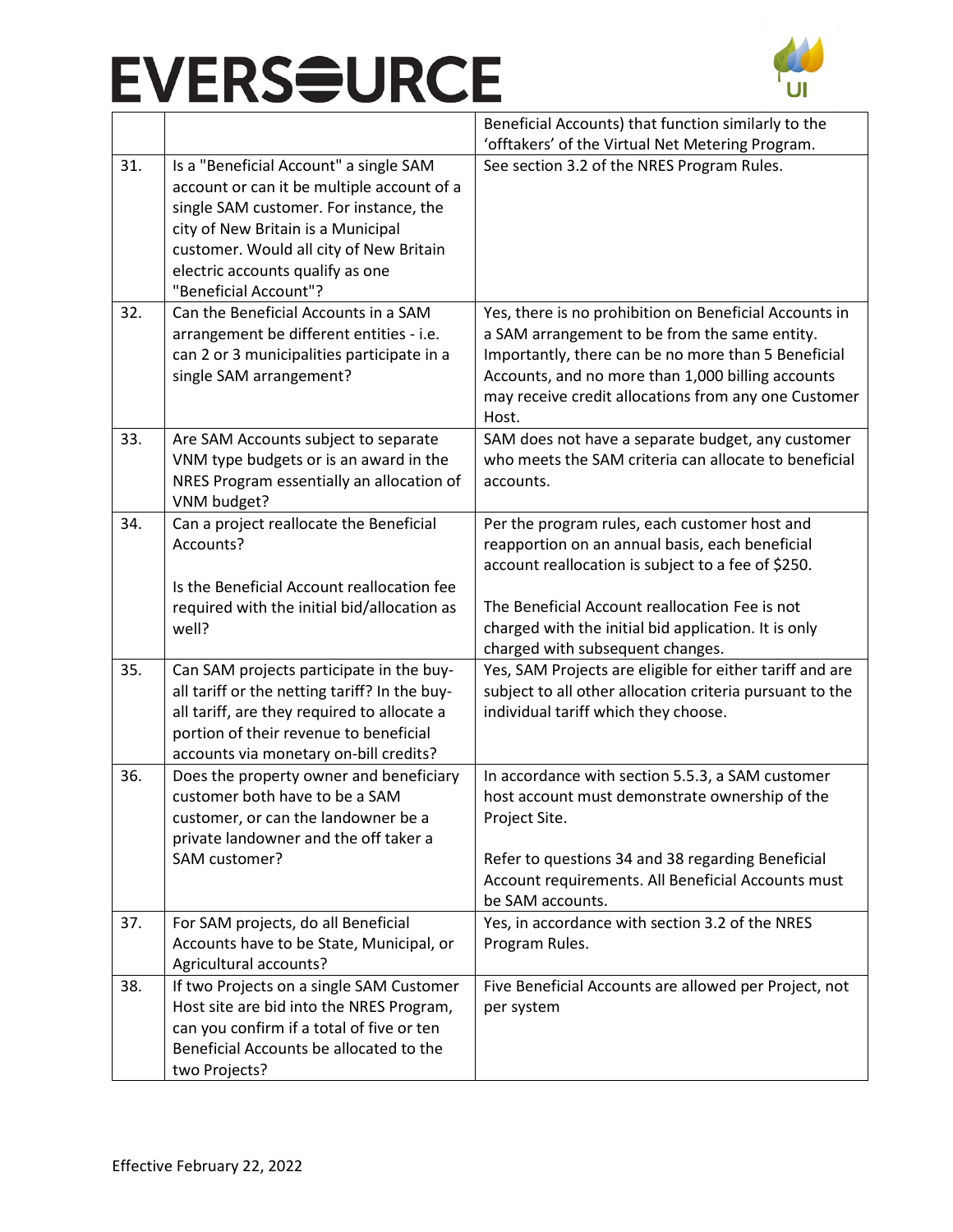

<span id="page-8-0"></span>

| 39. | If a project is sited on a site owned by<br>SAM X Customer Host, can you please<br>confirm if the Beneficial Accounts must be<br>allocated to SAM X or could they be<br>allocated to an unrelated SAM customer,<br>SAM <sub>Y?</sub>                                         | SAM Beneficial Accounts must be located in the same<br>EDC Service Territory as the SAM Customer Host<br>Account.                                                                                                                                                                                             |
|-----|------------------------------------------------------------------------------------------------------------------------------------------------------------------------------------------------------------------------------------------------------------------------------|---------------------------------------------------------------------------------------------------------------------------------------------------------------------------------------------------------------------------------------------------------------------------------------------------------------|
| 40. | Is a Beneficial Account considered a single<br>utility billing account or a single meter?                                                                                                                                                                                    | Beneficial Accounts are considered single meters, as<br>defined in the NRES Program Rules.                                                                                                                                                                                                                    |
| 41. | Can you please confirm if a SAM<br>Customer Host must legally own the<br>project site to qualify as the Customer<br>Host, or if a lease or option to lease is<br>sufficient to demonstrate ownership by<br>the SAM Customer Host?                                            | A lease, options to lease, or ownership to lease is<br>sufficient to demonstrate ownership by the SAM<br>Customer Host.                                                                                                                                                                                       |
| 42. | Does a beneficial account need to be a<br>public entity, or can<br>commercial/industrial companies<br>participate?                                                                                                                                                           | All Beneficial Accounts must also be SAM customers.                                                                                                                                                                                                                                                           |
| 43. | If a developer leases property from a SAM<br>property owner (i.e.: a town parcel), but<br>the town load does not add up to the<br>total array production, can another town,<br>school, or agricultural customer's load be<br>brought in to fulfill the load<br>requirements? | Please see section 3.2 of the NRES Program Rules                                                                                                                                                                                                                                                              |
| 44. | What are the site ownership/site control<br>requirements for SAM Customer Host<br>accounts?                                                                                                                                                                                  | The SAM Customer Host must own the project site, but<br>this requirement does not apply to beneficial SAM<br>accounts (i.e., the SAM Customer Host does not need<br>to own the beneficial SAM account sites).                                                                                                 |
|     |                                                                                                                                                                                                                                                                              | All Bidders are required to submit an affidavit (the Bid<br>Certification Form) affirming that the bidder has site<br>control along with any available documentation as<br>proof of site control. Each SAM Customer Host must<br>demonstrate ownership of the project site via the Bid<br>Certification Form. |
| 45. | Can a Beneficial Account receive credits<br>from more than one project?                                                                                                                                                                                                      | No. A billing account can receive credits from only<br>one Customer Host Account.                                                                                                                                                                                                                             |
|     | <b>Load Calculations</b>                                                                                                                                                                                                                                                     |                                                                                                                                                                                                                                                                                                               |
| #   | Question                                                                                                                                                                                                                                                                     | Response                                                                                                                                                                                                                                                                                                      |
| 46. | Is submetering considered Beneficial<br>Electrification, or aggregate load?                                                                                                                                                                                                  | Submetering is not considered Beneficial<br>Electrification. Beneficial Electrification is defined in<br>the NRES Program Rules Appendix B.                                                                                                                                                                   |
| 47. | Why is there a requirement to size<br>Projects in the NRES Program to the                                                                                                                                                                                                    | See the language from PURA's Final Interim Decision<br>In the Non-Residential Tariff Decision, the Authority                                                                                                                                                                                                  |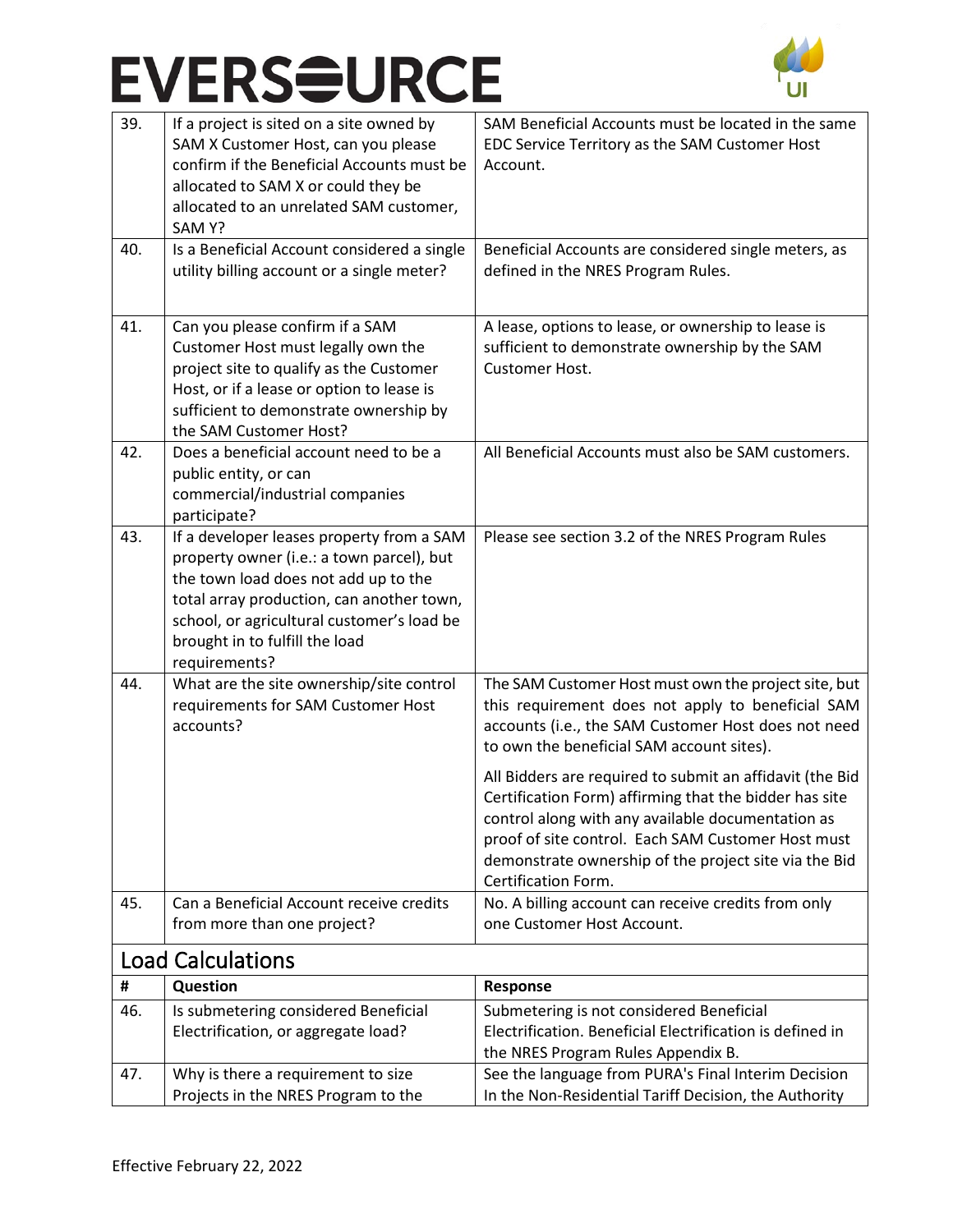

|     | historical/estimated load of the Project                     | authorized Program participants to size projects "up                                                   |
|-----|--------------------------------------------------------------|--------------------------------------------------------------------------------------------------------|
|     | Site?                                                        | to the highest load over the prior five years, plus a                                                  |
|     |                                                              | reasonable approximation of the annual load                                                            |
|     |                                                              | attributable to transportation electrification (i.e.,                                                  |
|     |                                                              | electric vehicles) and fuel switching (i.e., air source                                                |
|     |                                                              | heat pumps)." Non-Residential Tariff Decision, p. 36.                                                  |
|     |                                                              | Accordingly, possession of historical five-year load                                                   |
|     |                                                              | data is essential for Program participants to be able                                                  |
|     |                                                              | size projects appropriately, particularly with respect                                                 |
|     |                                                              | to beneficial electrification. The Authority approves                                                  |
|     |                                                              | the requirement for applicants to provide five-year                                                    |
|     |                                                              | historical load data when available, as proposed by                                                    |
|     |                                                              | the EDCs in Motion No. 5.                                                                              |
|     |                                                              |                                                                                                        |
|     |                                                              | When unavailable, the applicants shall provide as                                                      |
|     |                                                              | much historical load data as possible.                                                                 |
| 48. | With a Multifamily Tenant Buy-All Project,                   | Historical load provided across aggregated meters in                                                   |
|     | if a tenant has its highest usage beginning                  | a multi-tenant building can be provided across                                                         |
|     | at Year 4 and Tenant 2 has the highest                       | different consecutive 12-month periods.                                                                |
|     | usage beginning Year 3, can we aggregate                     | In this scenario, Tenant 1 can use load data from                                                      |
|     | the highest 12 months for each Tenant or                     | January to December of 2021 and Tenant 2 can use                                                       |
|     | do we have to use a single 12 month                          | load data from June 2020 to May 2021 depending on                                                      |
|     | period for both tenants?                                     | the preference of the Bidder.                                                                          |
| 49. |                                                              |                                                                                                        |
|     | Will the EDCs' websites provide the<br>historical load data? | Eversource will provide up to 36 months of electricity<br>usage through their Green Button Tool or the |
|     |                                                              | Customer of Record's Account.                                                                          |
|     |                                                              |                                                                                                        |
|     |                                                              | UI will provide at minimum 13 months of usage                                                          |
|     |                                                              | through Energy Manager.                                                                                |
|     | <b>Tariff Options</b>                                        |                                                                                                        |
| #   | Question                                                     | Response                                                                                               |
| 50. | What is the difference between the Buy-                      | The system owner decides how to allocate the                                                           |
|     |                                                              |                                                                                                        |

<span id="page-9-0"></span>

| 50. | What is the difference between the Buy-<br>All Structure and the Netting Structure? | The system owner decides how to allocate the<br>payments:                                                                                                                                                                                                                                                                                                                                                                         |
|-----|-------------------------------------------------------------------------------------|-----------------------------------------------------------------------------------------------------------------------------------------------------------------------------------------------------------------------------------------------------------------------------------------------------------------------------------------------------------------------------------------------------------------------------------|
|     |                                                                                     | In the Buy-All structure, the seller will receive<br>quarterly payments for all energy and RECs<br>produced by the project. The seller can elect<br>for a portion of the total compensation to be<br>assigned to a third party, with payments<br>made quarterly. Any remaining compensation<br>will be applied to the customer's monthly bill<br>as a monetary credit.<br>In the Netting structure, the value of the<br>$\bullet$ |
|     |                                                                                     | energy will be applied to the customer's bill<br>as a monetary credit each month. The                                                                                                                                                                                                                                                                                                                                             |
|     |                                                                                     | customer can choose to either receive                                                                                                                                                                                                                                                                                                                                                                                             |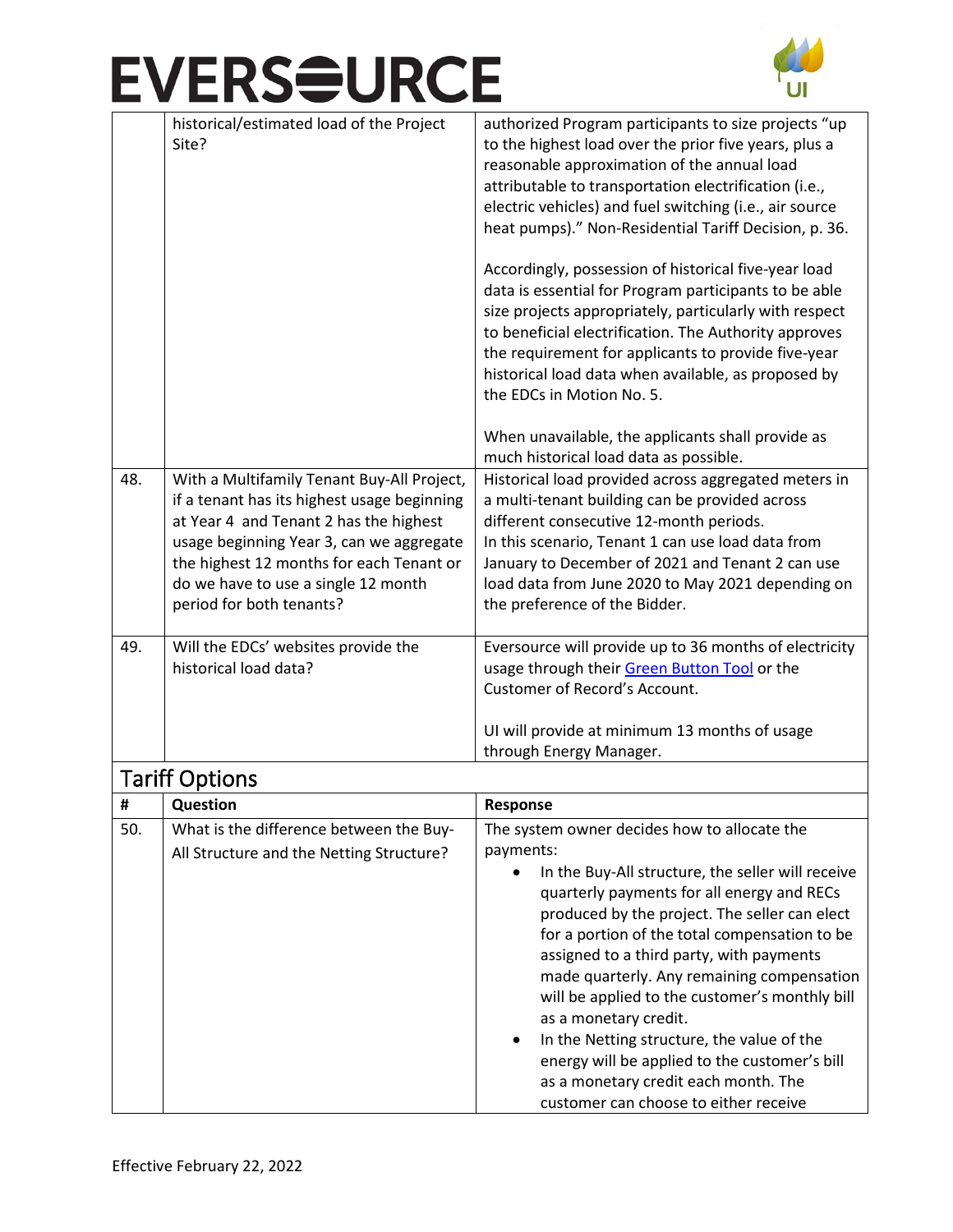

<span id="page-10-0"></span>

|     |                                             | quarterly direct payments for the value of the                                              |
|-----|---------------------------------------------|---------------------------------------------------------------------------------------------|
|     |                                             | RECs, or they can assign all or a portion of the                                            |
|     |                                             | value of the RECs to a third party.                                                         |
| 51. | Can a property owner who has                | See section 3.1.2 of the NRS Program Rules. For those                                       |
|     | several tenants in their facility           | participating in the Buy-All Tariff only, a single Bidder                                   |
|     | count the respective loads of the           | may combine a set of multiple existing meters                                               |
|     | tenants in their buy-all option?            | located on the same Project Site to determine the                                           |
|     |                                             | total eligible site load for a potential Project. The set                                   |
|     |                                             | of meters must be on the same parcel or contiguous                                          |
|     |                                             | parcels and have the same building or landowner.                                            |
|     |                                             | Such Projects are also subject to Section 7.1.1.3.                                          |
| 52. | If a project receives contingent approval   | The submitted interconnection application date is the                                       |
|     | to interconnect in 2021 but the             | key indicator rather than the date your installation is                                     |
|     | installation of the project goes into 2022, | completed and/or when you receive permission to                                             |
|     | will the project be grandfathered into net  | operate.                                                                                    |
|     | metering or does the project have to be     | If you applied before January 1, 2022 you will                                              |
|     | In-Service by the end of 2021?              | participate in net metering.                                                                |
|     |                                             | If you applied after January 1, 2022 you will                                               |
|     |                                             | participate in the new Non-Residential                                                      |
|     |                                             | Renewable Energy Solutions (NRES) Program.                                                  |
| 53. | Can a Project Site owner with multiple      | In this scenario, the Project Site owner can be                                             |
|     | tenants who pay their own bills and who     | designated as the Tariff Payment Beneficiary and                                            |
|     | does not have their own meter receive       | receive cash payments for a Buy-All project.                                                |
|     | cash payments for a Buy-All Project as the  |                                                                                             |
|     | Project Owner?                              |                                                                                             |
|     |                                             |                                                                                             |
| 54. | For the Small Zero Emission category,       | For the Small Zero Emission category the rates will be                                      |
|     | between the buy-all and netting tariffs,    | set on an annual basis, as noted in the RFP. For                                            |
|     | will the REC rate be different or the same, | Program Year 1 the following rates are applicable:                                          |
|     | and how will it be determined?              | Table 2: 2022 Small Zero Emission Tariff Rates<br><b>Buy-All Rate</b><br><b>Netting REC</b> |
|     |                                             | Value (\$/MWh)<br>(\$/MWh)                                                                  |
|     |                                             | 95.075<br>200.97                                                                            |
|     |                                             | The REC rate will be the same between buy-all or                                            |
|     |                                             | netting structures. For Buy-All, the customer will                                          |
|     |                                             | indicate which percentage of the payment they wish                                          |
|     |                                             | to receive via on-bill credits and what percentage                                          |
|     |                                             | they wish to receive via quarterly direct payments.                                         |
|     |                                             | For Netting, the REC rate is shown in the chart above.                                      |
|     | Compensation                                |                                                                                             |
| #   | Question                                    | Response                                                                                    |
| 55. | Can a building owner lease their roof and   | Yes, that is possible.                                                                      |
|     | allow a third party to receive 100% of the  |                                                                                             |
|     | payment?                                    |                                                                                             |
| 56. | Are delivery fees included in the "retail   | Yes.                                                                                        |
|     | rate"?                                      |                                                                                             |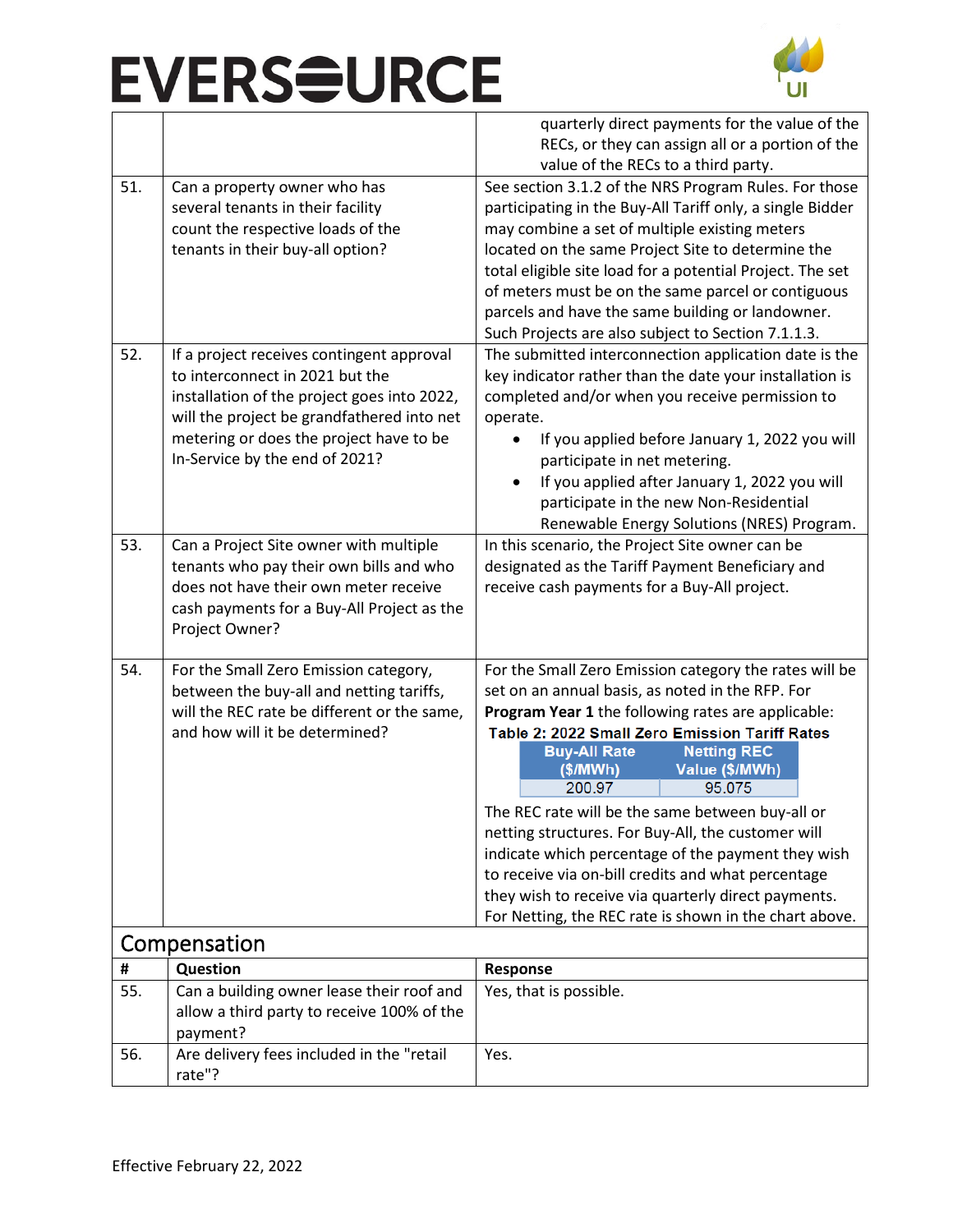

| 57. | Will the payments be cash payments or<br>bill credits only?                                                                                                                                                                                                                                                                                                                                                                                                                                                                  | The System Owner may determine how the Total<br>Incentive Payment will be divided between two<br>compensation options:<br>a) A monthly monetary on-bill credit that will be<br>applied to the customer of record's EDC billing<br>account for the project site to offset their electric bill,<br>and/or;<br>b) A quarterly direct payment provided to a Tariff<br><b>Payment Beneficiary</b>                                                                       |
|-----|------------------------------------------------------------------------------------------------------------------------------------------------------------------------------------------------------------------------------------------------------------------------------------------------------------------------------------------------------------------------------------------------------------------------------------------------------------------------------------------------------------------------------|--------------------------------------------------------------------------------------------------------------------------------------------------------------------------------------------------------------------------------------------------------------------------------------------------------------------------------------------------------------------------------------------------------------------------------------------------------------------|
|     |                                                                                                                                                                                                                                                                                                                                                                                                                                                                                                                              | In the buy-all structure, the payments can be divided<br>between these two options and the percentages are<br>selected at the time of bid submission. Payments are<br>made at the as-bid price, and the Bidder chooses the<br>percentage of that payment to be an on-bill credit vs.<br>a quarterly direct payment. In the buy-all structure,<br>the quarterly direct payments cannot be made to the<br>customer of record, they must be made to a third<br>party. |
|     |                                                                                                                                                                                                                                                                                                                                                                                                                                                                                                                              | In the netting structure, bill credits are calculated<br>using the as-bid "energy" price, and the quarterly<br>direct payments to the tariff payment beneficiary are<br>paid at the as-bid "REC" price. In netting, the<br>quarterly direct payments can be made to the<br>customer of record or a third party.                                                                                                                                                    |
| 58. | Will the EDC continue to purchase under<br>the Buy-All structure if the onsite load is<br>reduced or eliminated?                                                                                                                                                                                                                                                                                                                                                                                                             | Yes. Energy and REC payments will be made based on<br>actual production.                                                                                                                                                                                                                                                                                                                                                                                           |
| 59. | Assuming the system doesn't<br>overproduce relative to onsite<br>aggregated meter consumption, can a<br>FTM project send power directly into the<br>grid under the Buy-All tariff, installing a<br>new meter for that purpose, but not send<br>any net metering credit to SAM accounts,<br>similar to the MA SMART "standalone"<br>option (simply receiving the Buy-All<br>tariff)? If yes, can a 3rd party owner of a<br>system (not the property owner) receive<br>the Buy-All payments (on a leased roof or<br>property)? | Yes.                                                                                                                                                                                                                                                                                                                                                                                                                                                               |
| 60. | Can payments be set to provide 100% to<br>the installing vendor (if designated the<br>Tariff payment beneficiary) with zero on-<br>bill credit to the Customer of record in<br>both the Buy-All and Netting tariffs?                                                                                                                                                                                                                                                                                                         | Yes, REC Payments can be assigned completely to the<br>installing vendor. On-Bill credits would still go to the<br>Customer of Record for the Netting Tariff. For the<br>Buy-All Tariff, 100% of compensation can be<br>designated to the Vendor.                                                                                                                                                                                                                  |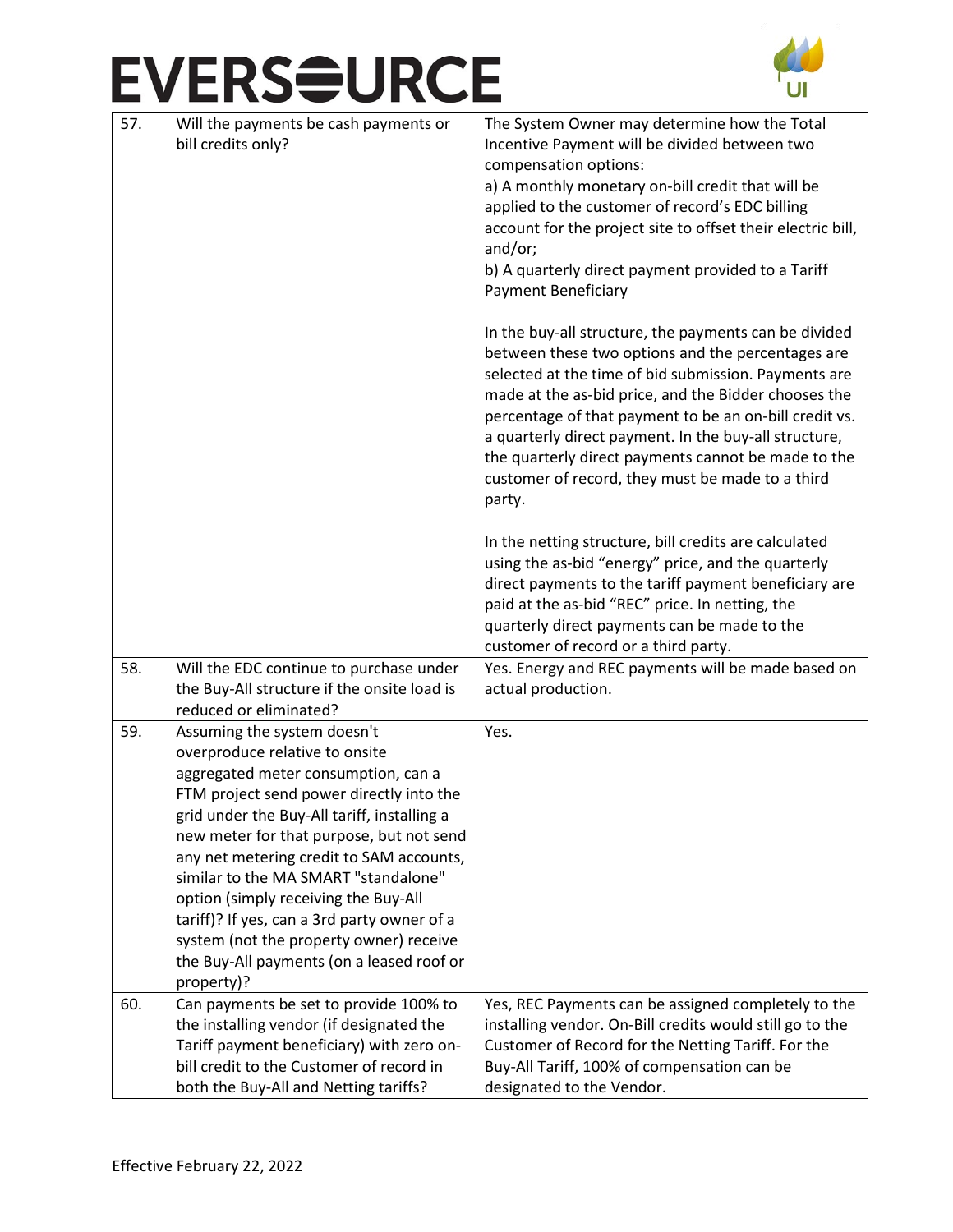

<span id="page-12-1"></span><span id="page-12-0"></span>

| 61. | What happens to compensation for<br>energy and attributes after the tariff<br>contract ends in 20 years?                                                                                                                                             | Customers enrolled in the Non-Residential<br>Renewable Energy Solutions whose term has expired<br>may be eligible to be compensated for energy<br>exported to the distribution system through the<br>Company's purchased power tariff, if available. The<br>Company is not under any obligation to purchase<br>RECs after the tariff term from the Projects. |  |  |
|-----|------------------------------------------------------------------------------------------------------------------------------------------------------------------------------------------------------------------------------------------------------|--------------------------------------------------------------------------------------------------------------------------------------------------------------------------------------------------------------------------------------------------------------------------------------------------------------------------------------------------------------|--|--|
| 62. | Can a project change its Tariff Payment<br>Beneficiary?                                                                                                                                                                                              | Yes, there is a Tariff Payment Beneficiary revision<br>form available on the EDC's website. There is a \$22<br>fee for each revision, customers can make a revision<br>once annually.                                                                                                                                                                        |  |  |
|     | <b>Bid Preferences</b>                                                                                                                                                                                                                               |                                                                                                                                                                                                                                                                                                                                                              |  |  |
| #   | Question                                                                                                                                                                                                                                             | Response                                                                                                                                                                                                                                                                                                                                                     |  |  |
| 63. | How do Bid Preferences function in terms<br>of modifying the evaluated Bid Price?                                                                                                                                                                    | Bid Preferences apply to the evaluated bid price<br>$(\frac{2}{3})$ MWh + $\frac{2}{3}$ /REC) and lower this price by the<br>percentage indicated. See Appendix A of the NRES<br>Program Rules for examples of the Bid Comparison<br>Process.                                                                                                                |  |  |
| 64. | Can Bid Preferences be applied to all size<br>categories of the NRES Program?                                                                                                                                                                        | Bid preferences can be applies to Medium, Large, and<br>Low Emission Projects. No Bid Preferences can be<br>applied to Small Zero Emission Projects.                                                                                                                                                                                                         |  |  |
| 65. | Will Projects claiming the Distressed<br>Municipality Bid Preference need to be<br>physically located/interconnected within<br>a distressed municipality and contracted<br>with the distressed municipality in order<br>to claim the Bid Preference? | CT DECD's Bid Preference only requires that the<br>project is physically located and interconnected<br>within the distressed municipality.                                                                                                                                                                                                                   |  |  |
|     | <b>Post Agreement Execution</b>                                                                                                                                                                                                                      |                                                                                                                                                                                                                                                                                                                                                              |  |  |
| #   | Question                                                                                                                                                                                                                                             | Response                                                                                                                                                                                                                                                                                                                                                     |  |  |
| 66. | If a project is selected and an Agreement<br>is fully executed, how long does it then<br>have to get 'In-Service'? Are there any<br>exceptions?                                                                                                      | Projects have 3 years from the time of PURA approval<br>of the award to go in-service or obtain an Approval to<br>Energize letter.                                                                                                                                                                                                                           |  |  |
| 67. | What are the terms that Projects are held<br>to in maintaining their Carbon Neutrality<br>status?                                                                                                                                                    | The specifics of the Carbon Neutrality Certification<br>are noted therein.                                                                                                                                                                                                                                                                                   |  |  |
| 68. | Can construction begin any time after the<br>solicitation opens, or must it wait until it<br>is actually selected and certified by<br>PURA?                                                                                                          | Construction can begin any time after the solicitation<br>opens or after the RFP is released. Notably, the new<br>requirement applies to all RFPs. Therefore, if you are<br>not selected under an RFP and have begun<br>construction you will be excluded from any future<br>solicitations.                                                                  |  |  |
| 69. | How will the Companies install the<br>requisite infrastructure to support<br>projects taking service under the Buy-All<br>tariff?                                                                                                                    | Any costs required for infrastructure installation to<br>accommodate either the Buy-All or Netting tariffs will<br>be the responsibility of the customer and will be<br>assigned during the interconnection process. Such                                                                                                                                    |  |  |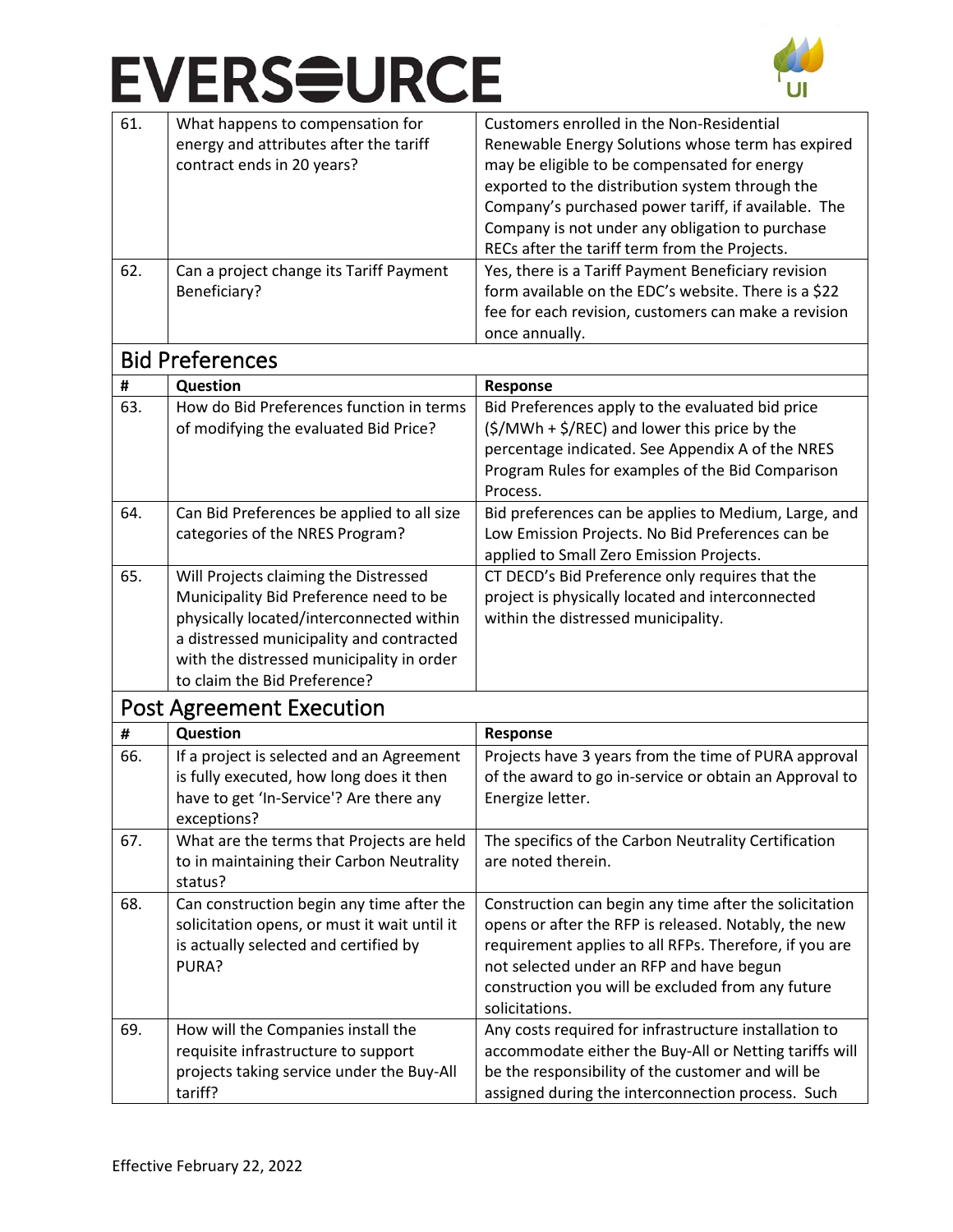

<span id="page-13-0"></span>

|     |                                          | infrastructure will be installed in accordance with                                                                                                                                                                                                                                                                                                                                         |
|-----|------------------------------------------|---------------------------------------------------------------------------------------------------------------------------------------------------------------------------------------------------------------------------------------------------------------------------------------------------------------------------------------------------------------------------------------------|
|     |                                          | standard Company interconnection practices.                                                                                                                                                                                                                                                                                                                                                 |
| 70. | What happens if my rate changes after    | Contact the relevant EDC at the time when this                                                                                                                                                                                                                                                                                                                                              |
|     | my project goes In-Service?              | occurs since this will be evaluated on a case-by-case<br>basis.                                                                                                                                                                                                                                                                                                                             |
| 71. | Is there a general range of              | Because this varies based on project size, reach out to                                                                                                                                                                                                                                                                                                                                     |
|     | Interconnection and Metering fees based  | the relevant EDC's interconnection and metering                                                                                                                                                                                                                                                                                                                                             |
|     | on project size that can be used as an   | group                                                                                                                                                                                                                                                                                                                                                                                       |
|     | estimate in budgeting?                   |                                                                                                                                                                                                                                                                                                                                                                                             |
|     | <b>Energy Storage Solutions Program</b>  |                                                                                                                                                                                                                                                                                                                                                                                             |
| #   | Question                                 | Response                                                                                                                                                                                                                                                                                                                                                                                    |
| 72. | What is the CT Energy Storage Solutions  | Energy Storage Solutions is a new statewide energy                                                                                                                                                                                                                                                                                                                                          |
|     | Program?                                 | storage program designed to help customers install                                                                                                                                                                                                                                                                                                                                          |
|     |                                          | energy storage at their home or business.                                                                                                                                                                                                                                                                                                                                                   |
| 73. | Where can I find information about the   | Please see the UI Webpage for the Energy Storage                                                                                                                                                                                                                                                                                                                                            |
|     | CT Energy Storage Solutions Program?     | Solutions Program linked here                                                                                                                                                                                                                                                                                                                                                               |
|     |                                          |                                                                                                                                                                                                                                                                                                                                                                                             |
|     |                                          | Please see the Eversource Webpage for the Energy                                                                                                                                                                                                                                                                                                                                            |
|     |                                          | Storage Solutions Program linked here                                                                                                                                                                                                                                                                                                                                                       |
| 74. | How can I get in contact with the CT     | UI Energy's Storage Solutions Email:                                                                                                                                                                                                                                                                                                                                                        |
|     | <b>Energy Storage Solutions Program?</b> | EnergyStorageSolutions@uinet.com                                                                                                                                                                                                                                                                                                                                                            |
|     |                                          |                                                                                                                                                                                                                                                                                                                                                                                             |
|     |                                          | Eversource's Energy Storage Solutions Email has not                                                                                                                                                                                                                                                                                                                                         |
|     |                                          | yet been established                                                                                                                                                                                                                                                                                                                                                                        |
|     |                                          |                                                                                                                                                                                                                                                                                                                                                                                             |
| 75. | Can a Project receive compensation from  | A customer with PV and battery storage can receive                                                                                                                                                                                                                                                                                                                                          |
|     | the NRES Program and the ESS Program?    | compensation from the NRES Program and the                                                                                                                                                                                                                                                                                                                                                  |
|     | To what extent does the program          | Energy Storage Solutions (ESS) Program at the same                                                                                                                                                                                                                                                                                                                                          |
|     | integrate with either PV+ESS, standalone | time.                                                                                                                                                                                                                                                                                                                                                                                       |
|     | ESS and/or does the program account for  |                                                                                                                                                                                                                                                                                                                                                                                             |
|     | new construction, of an AC battery       | A customer who has an existing approved PV system                                                                                                                                                                                                                                                                                                                                           |
|     | storage add-on to an existing buy all or | and adding battery storage only will stay on their                                                                                                                                                                                                                                                                                                                                          |
|     | netting tariff contract?                 | current approved (pre 2022) tariff. These customers                                                                                                                                                                                                                                                                                                                                         |
|     |                                          | will need to submit the appropriate ESS Program                                                                                                                                                                                                                                                                                                                                             |
|     |                                          | applications and an interconnection application with                                                                                                                                                                                                                                                                                                                                        |
|     |                                          |                                                                                                                                                                                                                                                                                                                                                                                             |
|     |                                          |                                                                                                                                                                                                                                                                                                                                                                                             |
|     |                                          |                                                                                                                                                                                                                                                                                                                                                                                             |
|     |                                          |                                                                                                                                                                                                                                                                                                                                                                                             |
|     |                                          |                                                                                                                                                                                                                                                                                                                                                                                             |
|     |                                          |                                                                                                                                                                                                                                                                                                                                                                                             |
|     |                                          | directional meter.                                                                                                                                                                                                                                                                                                                                                                          |
|     |                                          |                                                                                                                                                                                                                                                                                                                                                                                             |
|     |                                          | the relevant EDC. After an administrative and design<br>review by the interconnection group, successful<br>interconnection applications will be given approval to<br>energize and a bidirectional meter will be installed.<br>These existing PV + new Battery customers do have<br>the ability to participate in both the ESS Program and<br>the old Net Metering Program/tariff with a bi- |
|     |                                          |                                                                                                                                                                                                                                                                                                                                                                                             |